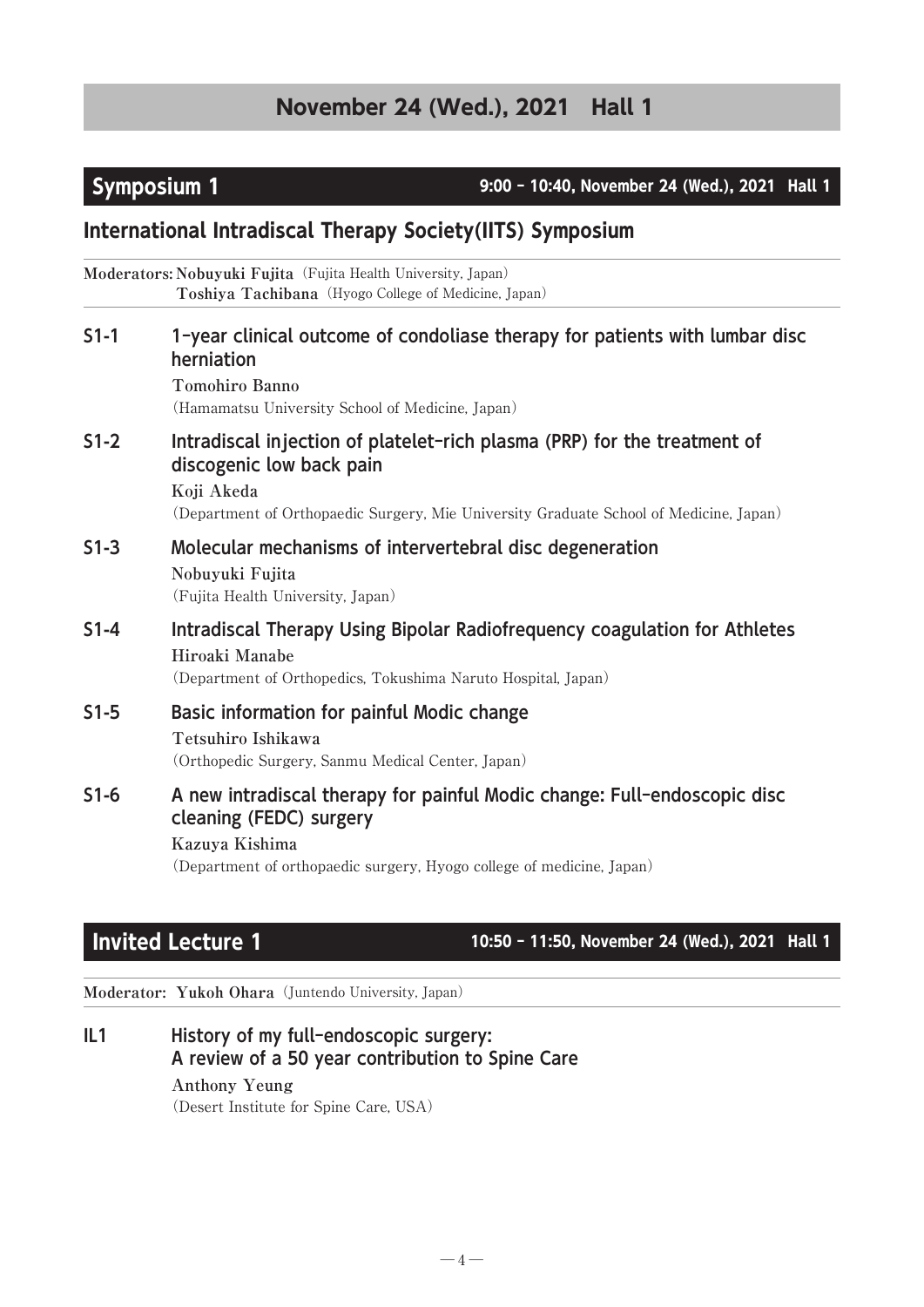**Moderator: Hiroaki Nakamura**(Osaka City University, Japan)

- LS1-1 Transforaminal advanced lumbar disc surgery **Fumitake Tezuka** (Department of Orthopedics, Tokushima University, Japan)
- LS1-2 New techniques of full-endoscopic spine surgery -FEL, HDOI, KLIF-**Koichiro Ono** (Department of Orthopedics Nippon Medical School, Japan)

### Co-sponsored by NIPRO & Richard Wolf

Special Program 1 13:10 - 14:10, November 24 (Wed.), 2021 Hall 1

**Moderator: Akira Dezawa**(Meiryukai, Japan)

## SP1-1 State of the art in minimally invasive spine surgery using full-endoscopic technology

**Koichi Sairyo** (Department of Orthopedics, Tokushima University, Japan)

## SP1-2 Evolution of total en bloc spondylectomy (TES) **Hideki Murakami** (Department of Orthopaedic Surgery, Graduate School of Medical Sciences, Nagoya City University, Japan)

### Co-sponsored by SENKO MEDICAL INSTRUMENT Mfg.

Symposium 2 14:20 - 16:00, November 24 (Wed.), 2021 Hall 1

# Leading edge Endoscopic Spine Fusion Symposium

**Moderators: Akira Dezawa**(Meiryukai, Japan) Koichi Sairyo (Tokushima University, Japan)

### S2-1 Full endoscopic trans-Kambin triangle lumbar interbody fusion: surgical technique and clinical outcome

**Masatoshi Morimoto**

(Tokushima University Graduate School, Japan)

# S2-2 Full-endoscopic KLIF and Educational System in Japan

### **Seiji Yamaya**

(Center of Endoscopic Spine Surgery, Department of Orthopaedic Surgery, Sendai Nishitaga Hospital, Japan)

### S2-3 Endoscopic TLIF

### **Hyeun Sung Kim**

(Nanoori Gangnam Hospital, Spine Surgery, Seoul, Korea)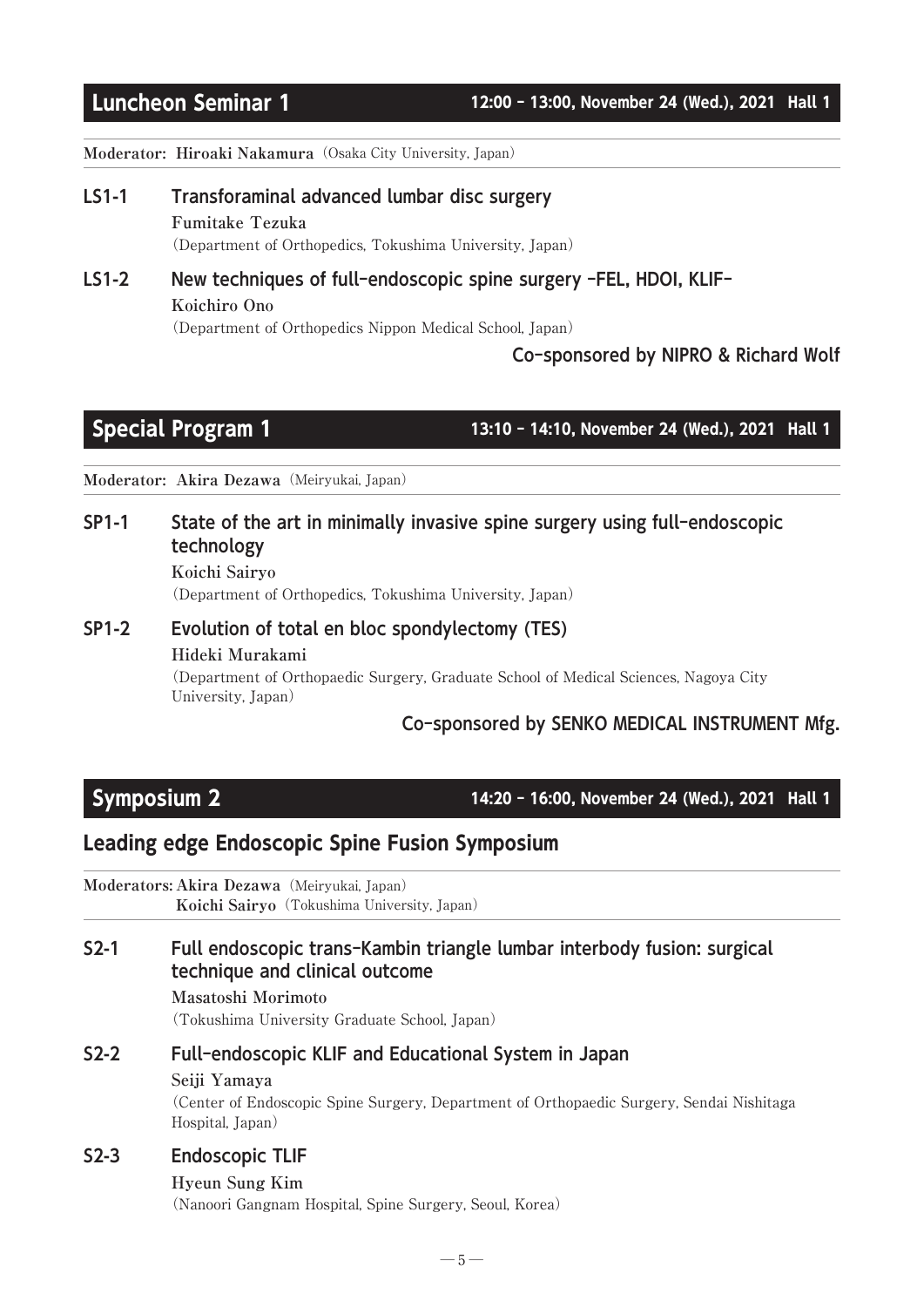# S2-4 UBE-TLIF **Javier Quillo Olvera** (The Brain and Spine Care, Minimally Invasive Spine Surgery Group. Anahuac University, School of Medicine, Mexico) S2-5 Endoscopic Fusion **Malcolm Pestonji** (MGM Hospital & Research Centre Private Limited, India) S2-6 Posterior lumbar interbody fusion by biportal technique using 30 degrees arthroscope in lumbar degenerative disease **Seok-Bong Jung** (Jinju Bon Hospital, Spine Center, Korea)

S2-7 Percutaneous endoscopic transforaminal lumbar interbody fusion: a novel technique- sentinel pinning for protection of exiting root **Yi Hung Huang**

(Chia Yi Christian Hospital, National Cheng Kung University Hospital, Taiwan)

Evening Seminar 1 18:00 - 18:00, November 24 (Wed.), 2021 Hall 1

**Moderator: Yoshiharu Kawaguchi**(University of Toyama, Japan)

ES1-1 Radiation exposure to the medical staff during minimally invasive spine surgery  $\sim$ the essential knowledge and reduction technique  $\sim$ 

> **Kazuta Yamashita** (Tokushima University Hospital, Japan)

ES1-2 Management Strategy for Dura Tears following Transforaminal Endoscopic Spinal Surgeries: From simple dura tear to an exceptional serious complication **Jin-Sung Kim**

(Seoul St. Mary's Hospital, College of Medicine, The Catholic University of Korea, Korea)

Co-sponsored by Johnson & Johnson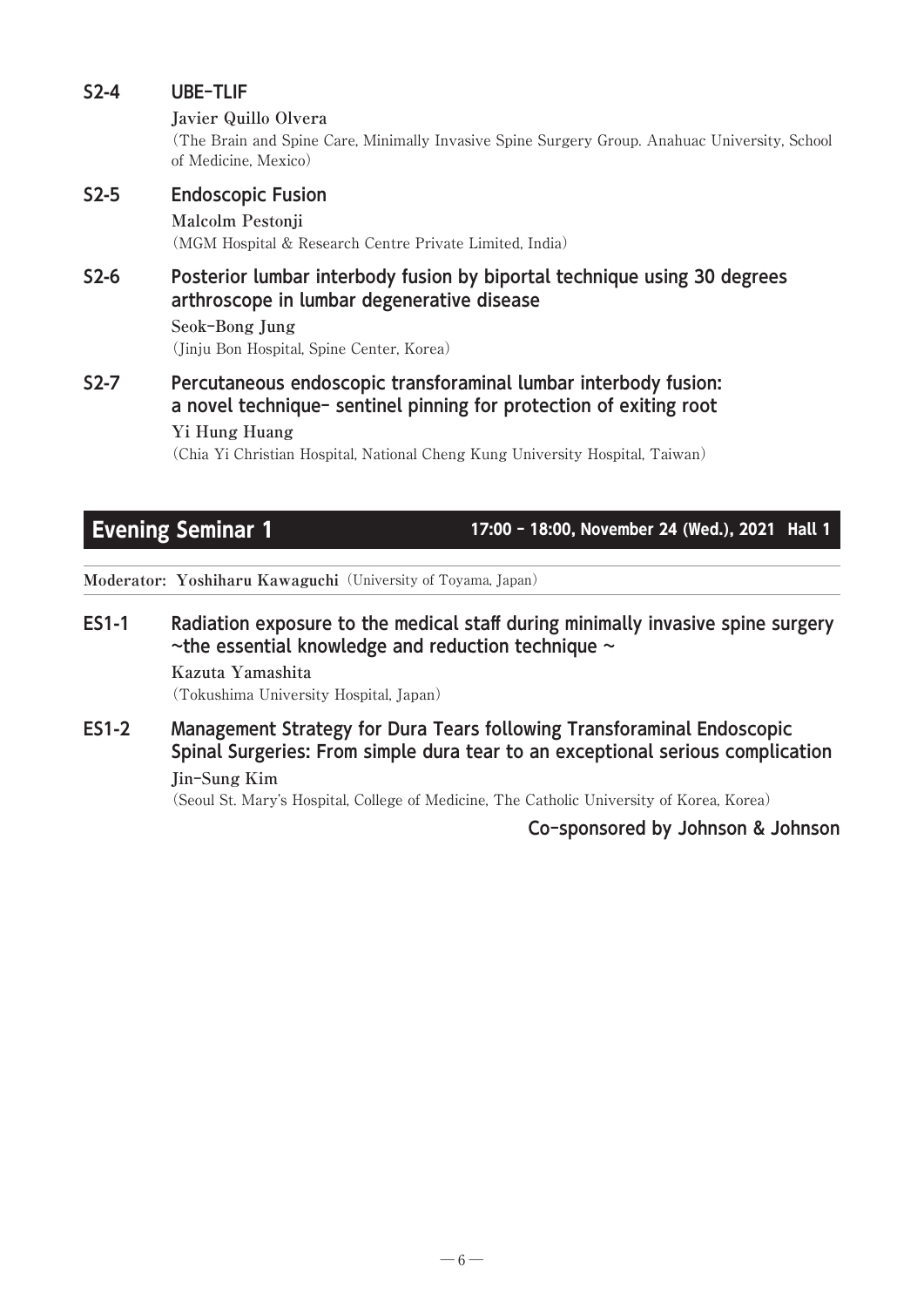## General Session 1 9:20 - 10:10, November 24 (Wed.), 2021 Hall 2

## FESS for Lumbar Pathology

**Moderator: Gun Choi**(Pohang Woori Hospital, Korea)

### Keynote Lecture

**Gun Choi** (Pohang Woori Hospital, Korea)

GS1-1 An early recurrence case of lumbar disc herniation after full-endoscopic lumbar discectomy

> **Kazuma Doi** (Shinyurigaoka General Hospital, Japan)

GS1-2 Effectiveness of full-endoscopic posterolateral approach for recurrent lumbar disc herniation in the lateral recess

> **Yasuhiro Nakajima** (Daido Hospital Neuro-Spine Center, Japan)

- GS1-3 Transforaminal Decompression of Severe Spinal Stenosis in Elders **Tolgay Satana** (Dr Tolgay Satana, Turkey)
- GS1-4 Usefulness of Full-endoscopic lumbar foraminoplasty (FELF) for lateral stenosis **Takashi Inokuchi** (Tokushima University, Japan)
- GS1-5 Full-endoscopic resection for lumbar facet ioint cysts: Effectiveness of indigo carmine injection into the facet joint before operation **Kohei Ota** (Tokushima University, Japan)

# General Session 2 10:20 - 11:00, November 24 (Wed.), 2021 Hall 2

## FESS for Intradiscal Pathology

**Moderator: Akihiro Nagamachi**(Takamatsu Municipal Hospital, Japan)

GS2-1 Spinal kinematics of Type 1 Modic change **Yuji Yamada**

(Anan Medical Center, Japan)

## GS2-2 Characteristics of low back pain in professional baseball players and surgical treatment

### **Masatoshi Morimoto** (Tokushima University, Japan)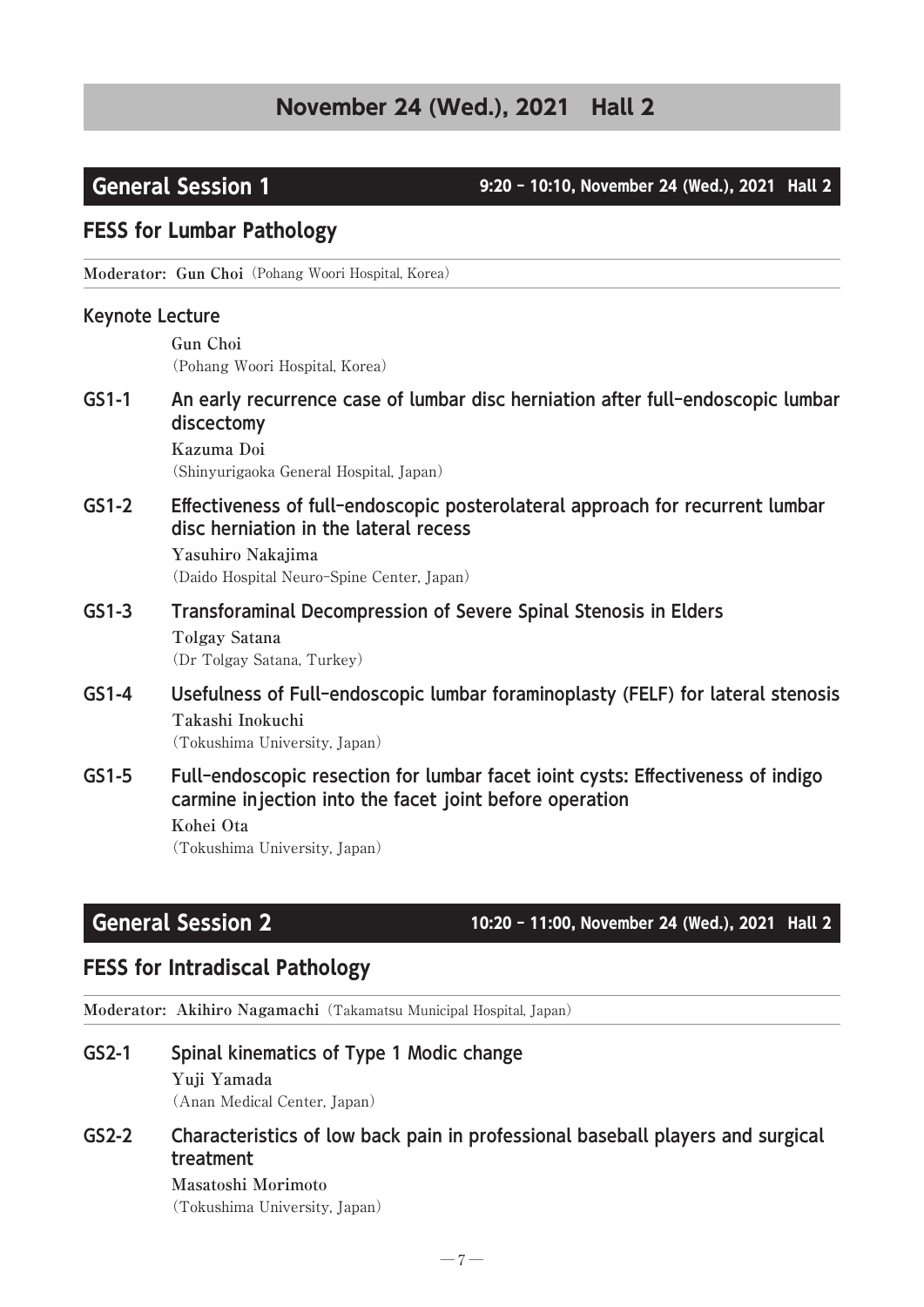GS2-3 Effectiveness and limitations of full-endoscopic spine surgery via a transpedicular approach for highly migrated lumbar disc herniation **Hiroki Yoshimatsu** (Aichi Spine Hospital, Japan)

## GS2-4 Full-endoscopic disc cleaning and thermal annuloplasty in discogenic chronic low back pain

**Akihiro Nagamachi** (Takamatsu Municipal Hospital, Japan)

Luncheon Seminar 2 12:00 - 13:00, November 24 (Wed.), 2021 Hall 2

**Moderator: Toshinori Sakai**(Tokushima University, Japan)

# LS2 Vertebral Augmentation for Osteoporotic and Osteolytic Vertebral Fractures **Daisuke Togawa**

(Departments of Orthopaedics and Rheumatology, Kindai University Nara Hospital, Japan)

## Co-sponsored by NuVasive Japan

General Session 3 14:20 - 16:00, November 24 (Wed.), 2021 Hall 2

# MIS for Spinal Cord Pathology

**Moderator: Yoshihiro Kitahama**(Suzukake Central Hospital, Japan)

## Keynote Lecture

**Joachim Oertel** (Dept. of Neurosurgery, University of Saarland, Germany)

GS3-1 Simultaneous single-stage decompression of the cervical and lumbar spine for patients with symptomatic tandem spinal stenosis: Surgical strategy using uniportal and biportal techniques

**Javier Quillo Olvera** (The Brain and Spine Care Group, Hospital H+, Queretaro, MX. , Mexico)

GS3-2 Biportal endoscopic unilateral laminotomy with bilateral decompression for the treatment of cervical spondylotic myelopathy. A technical case report **Ji Yeon Kim**

(Leon Wiltse Memorial Hospital, Korea)

GS3-3 Stridor and sialorrhea as initial manifestations of diffuse idiopathic skeletal hyperostosis (DISH)

### **Ali hammed**

(Tishreen university hospital, Syria)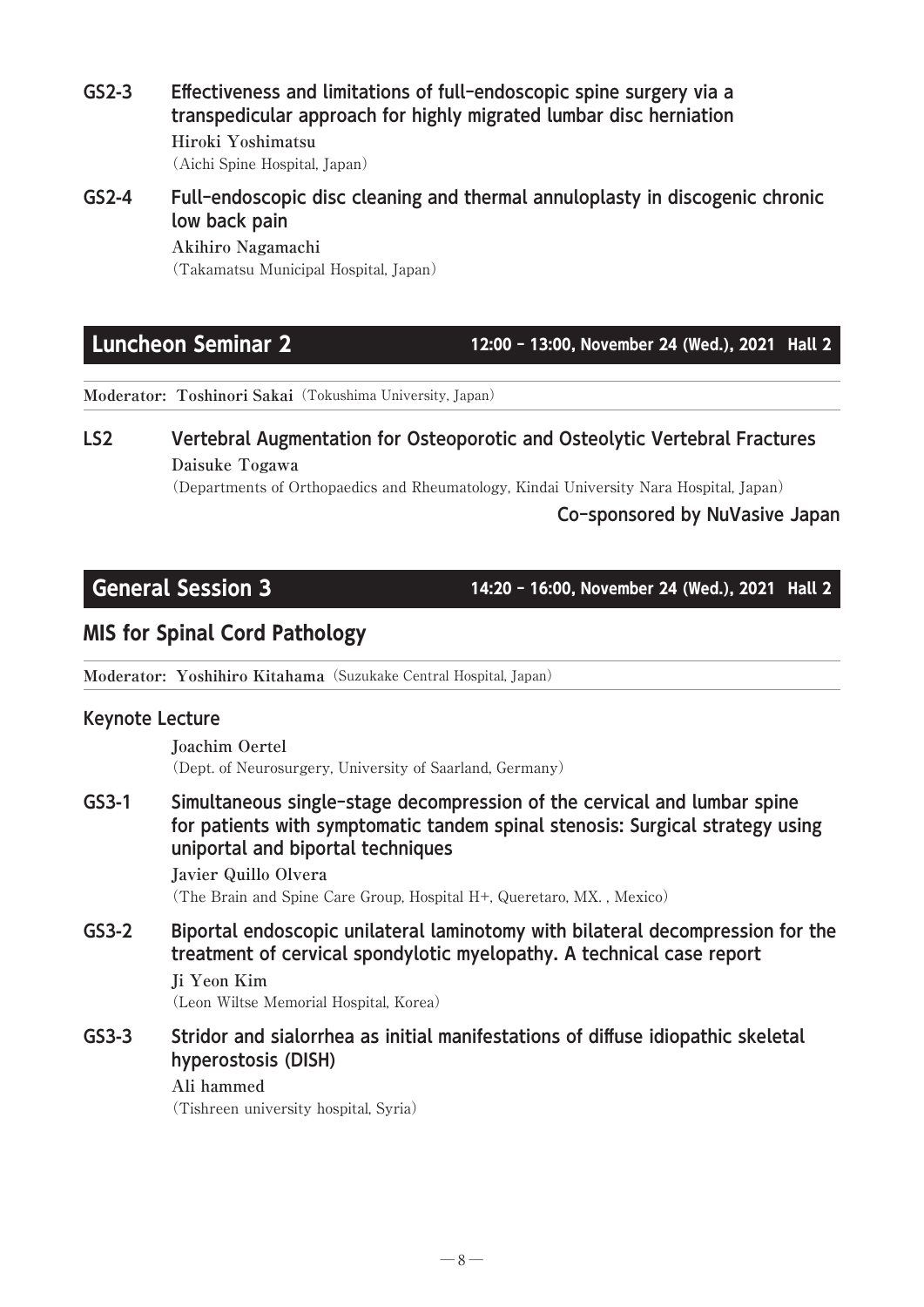| $GS3-4$ | Comparative analysis of three types of minimally invasive posterior cervical<br>foraminotomy for the foraminal stenosis; Uniportal endoscopy, Biportal<br>endoscopy, and Microsurgery<br>Ji Yeon Kim<br>(Leon Wiltse Memorial Hospital, United States)         |
|---------|----------------------------------------------------------------------------------------------------------------------------------------------------------------------------------------------------------------------------------------------------------------|
| $GS3-5$ | Solitary plasmocytoma of the thoracolumbar spine: interdisciplinary<br>management using Closing Posterior ? Opening Anterior Wedge osteotomy and<br>radiotherapy<br>Ali hammed<br>(Tishreen university hospital, Syria)                                        |
| $GS3-6$ | Percutaneous Endoscopic Thoracic Discectomy<br>Tolgay Satana<br>(Dr Tolgay Satana, Turkey)                                                                                                                                                                     |
| $GS3-7$ | A case of adult-onset Tethered cord syndrome<br><b>Yasuhiro Node</b><br>(SHIN-YURIGAOKA General Hospital, Japan)                                                                                                                                               |
| $GS3-8$ | Effectiveness of percutaneous endoscopic cyst puncture for evaluating the<br>therapeutic effect of cystectomy for perineural cyst<br>Eiji Abe<br>(Spine and Spinal Cord Center, Juntendo University, Japan/Department of Neurosurgery, Juntendo<br>University) |

General Session 4 16:10 - 16:40, November 24 (Wed.), 2021 Hall 2

# MIS Spinal Fusion

**Moderator: Fujio Ito**(Aichi Spine Hospital, Japan)

- GS4-1 Percutaneous full-Endoscopic Kambin Lumbar Interbody Fusion (PE-KLIF) with pedicle screw fixation including L5/S1 level
	- **Fujio Ito**

(Aichi Spine Hospital, Japan)

GS4-2 Early clinical results of full-endoscopic lateral lumbar interbody fusion via Kambin's triangle for degenerative lumbar disc diseases

**Hiroki Iguchi**

(Department of Orthopaedic Surgery, Takamatsu Municipal Hospital, Japan)

GS4-3 Stress fracture of the contralateral pedicle with unilateral lumbar spondylolysis in 4 cases

> **Shinya Nakagawa** (Department of Orthopedics, Tokushima University, Japan)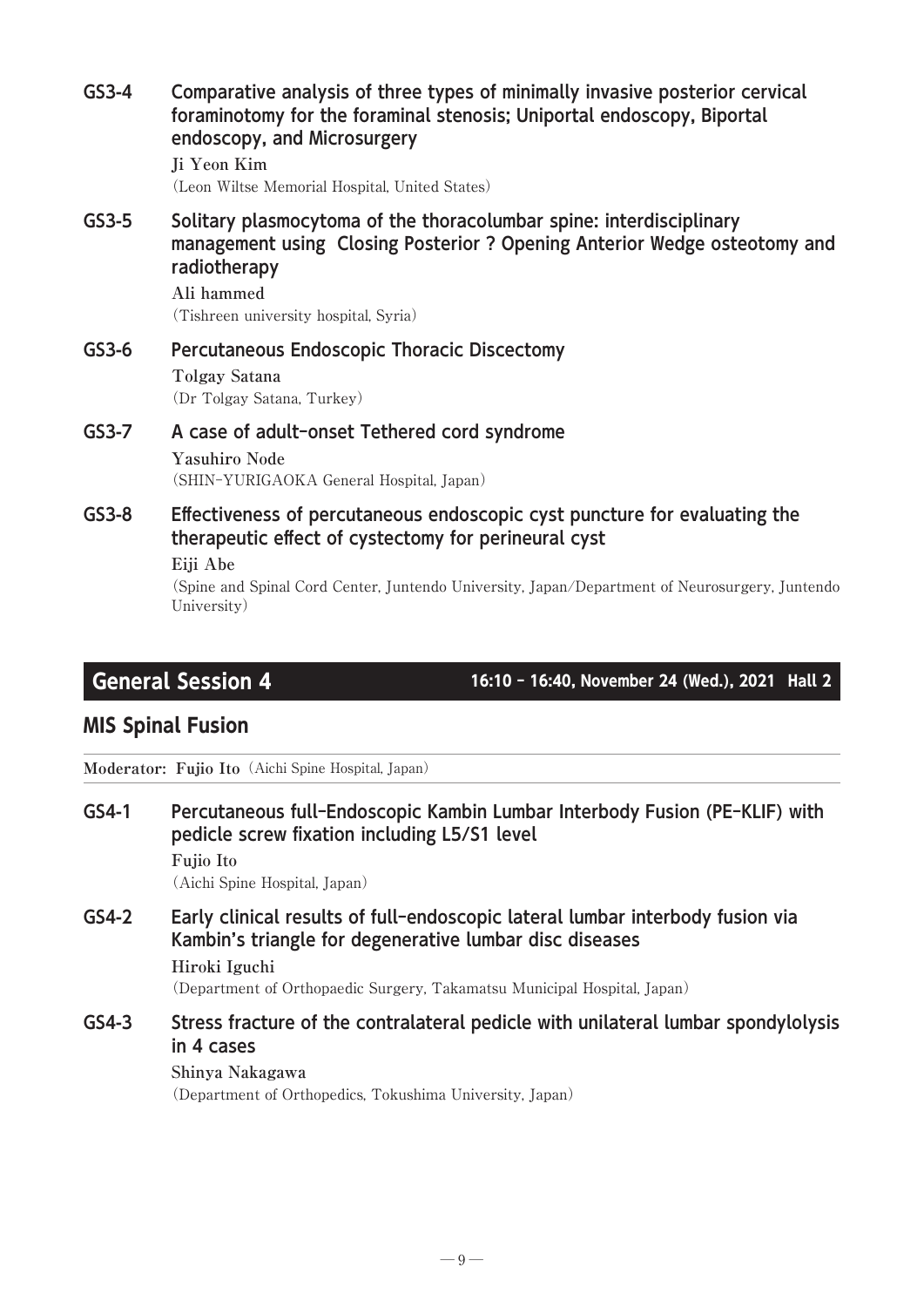### **Moderator: Akira Dezawa**(Meiryukai, Japan)

### ES2-1 Robotics: a "Swiss Knife" for the Digital O.R. ?

### **Ferdinand Feldhütter**

(Jr. Product Manager Cirq Robotics, Brainlab, Germany)

# ES2-2 Scoliosis Surgery -New workflow for Anterior VATS and Posterior Scoliosis Surgery with Navigation based Robotic Arm in Spine Hybrid Operation Room

### **Sohei Ebara**

(Vice President of Shonan Fujisawa Tokushukai Hospital, Director of Spine and Scoliosis Center, Japan)

### Co-sponsored by BRAINLAB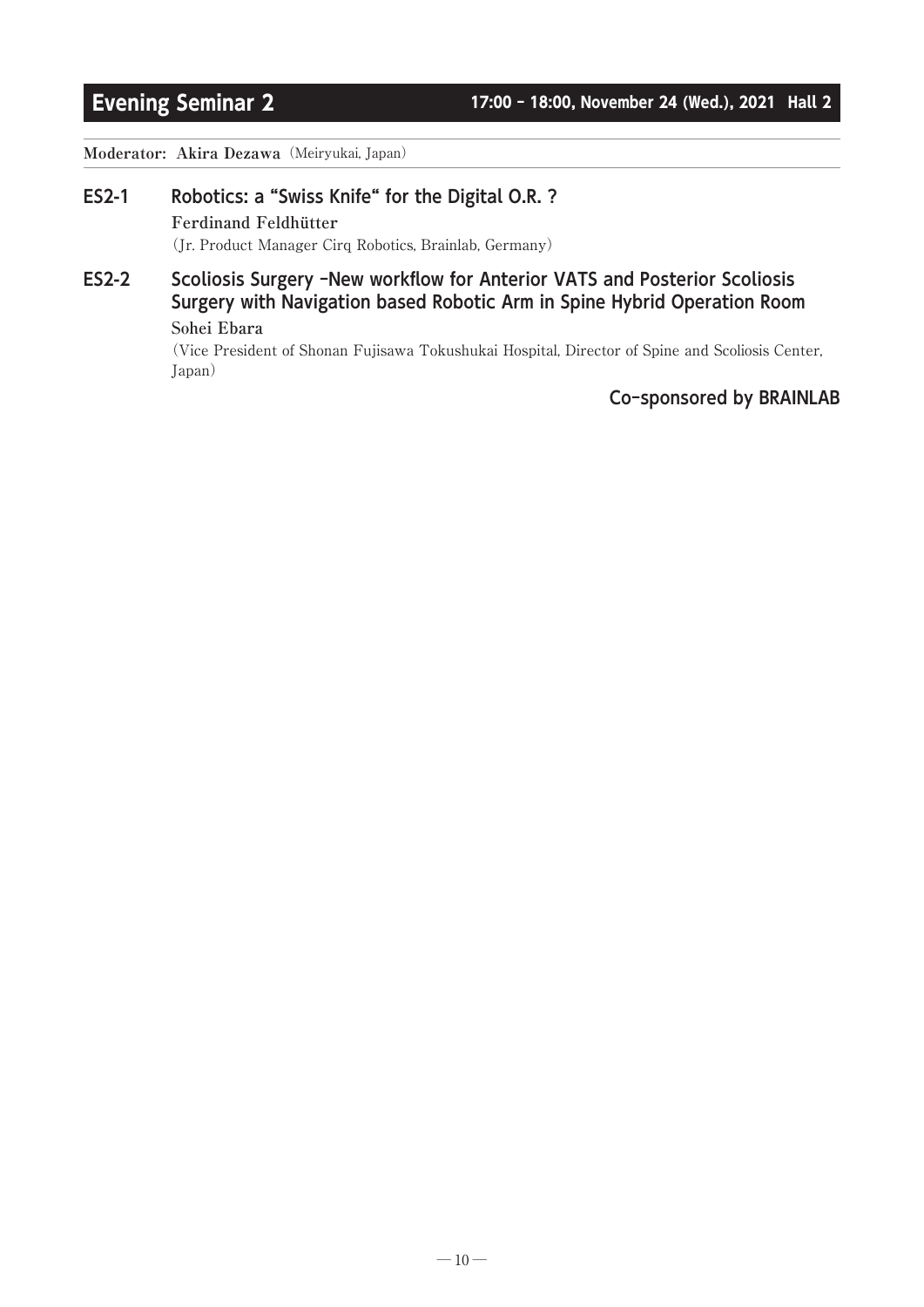General Session 5 9:00 - 10:20, November 24 (Wed.), 2021 Hall 3

# New Technology

**Moderator: Kazuta Yamashita**(Tokushima University, Japan)

### Keynote Lecture

## Future prospect and our experience of augmented reality microscope for spine surgery

**Fumitake Tezuka** (Department of Orthopedics, Tokushima University, Japan)

### GS5-1 Anterior transarticular screw fixation under Navigation guided drill **Takaoki Kimura**

(Shin-yurigaoka General Hospital, Japan)

### GS5-2 Efficacy of Atlantoaxial Transarticular Screw Fixation Using Navigation-Guided Drill

### **Takeshi Hara**

(Spine and Spinal Cord Cener, Juntendo University, Japan/Department of Neurosurgery, Juntendo University)

### GS5-3 Initial experience with a new navigation system in surgery for spinal intramedullary tumors

### **Daichi Kawamura**

(Department of Neurosurgery, Jikei University Hospital, Japan)

### GS5-4 A comparative study of variable direction drilling-assisted full endoscopic Trench technique and traditional Trench technique for central cervical intervertebral disc herniation

### **Du Yu**

(the Second Affiliated Hospital of Chongqing Medical University, China)

## GS5-5 Clinical outcomes evaluation of percutaneous endoscopic cervical discectomy with lamina-hole approach for cervical radiculopathy

**Cheng Si**

(the Second Affiliated Hospital of Chongqing Medical University, China)

### GS5-6 Preliminary outcomes of 270-degree intervertebral foramina compression involving posterior percutaneous endoscopic cervical discetomy for cervial spondylotic radiculopathy

### **Yan Zheng Jian** (the Second Affiliated Hospital of Chongqing Medical University, China)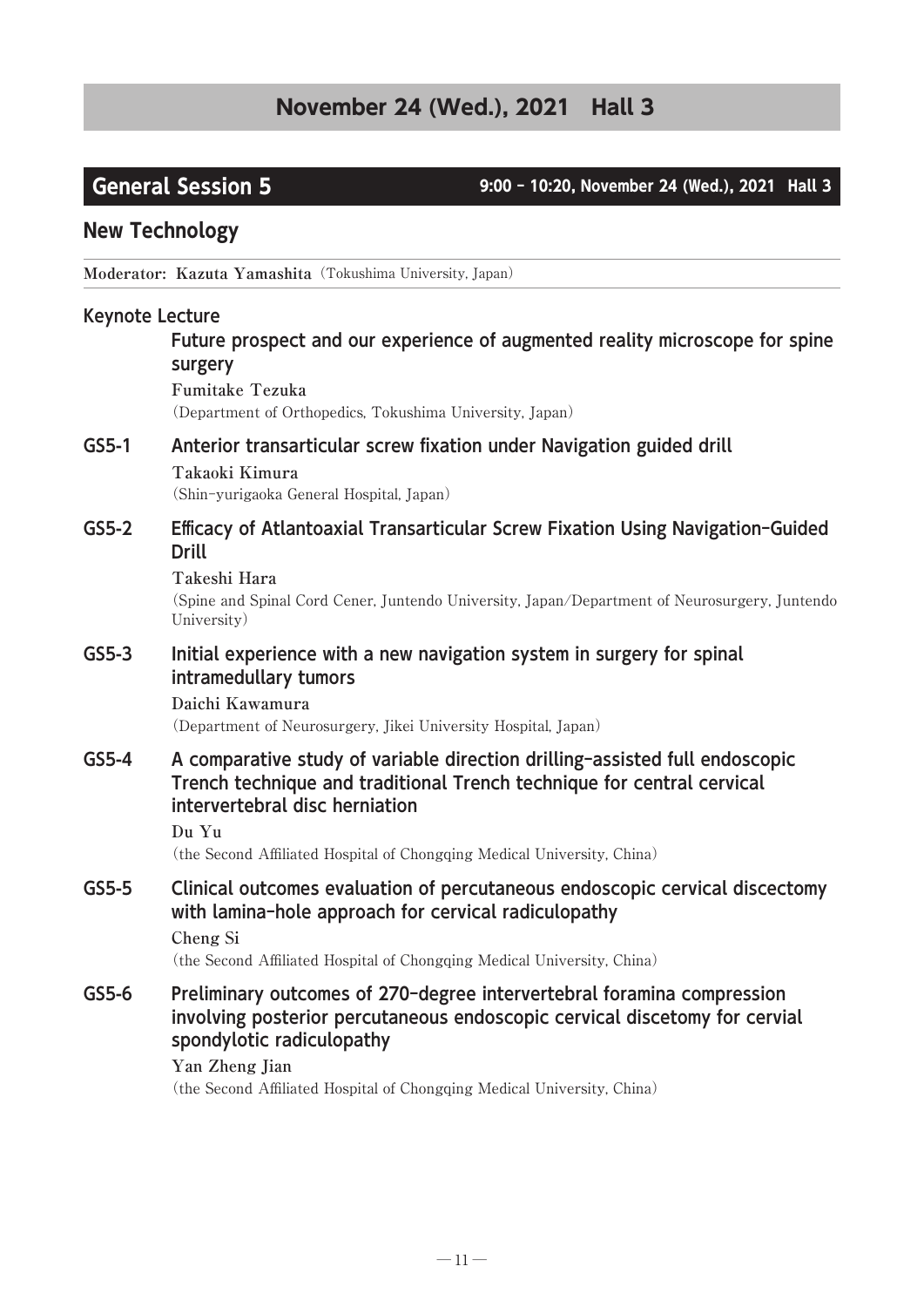## Risk Management

**Moderator: Yasuhiro Nakajima**(Daido Hospital, Japan)

### GS6-1 Risk of dural injury and kidney injury according to transforaminal approach **Takashi Inokuchi** (Tokushima University, Japan)

GS6-2 Extraforaminal Stenosis at L2-L3 Treated with Microendoscopic Surgery: Report of Two Cases

**Arihiko Tsukamoto** (Sapporo Medical University Hospital, Japan)

GS6-3 A preoperative scoring system for predicting adjacent vertebral fracture after balloon kyphoplasty using whole spine X-ray **Koji Matsumoto**

(Department of Orthopaedic Surgery, Nihon University Itabashi Hospital, Japan)

GS6-4 A case of full-endoscopic discectomy for highly migrated lumbar disc herniation divided into two stages

### **Takuma Abe**

(Department of Orthopedics, Tokushima University, Japan)

Luncheon Seminar 3 12:00 - 13:00, November 24 (Wed.), 2021 Hall 3

**Moderator: Yukoh Ohara**(Juntendo University, Japan)

## LS3-1 Sexual Dysfunction and Genitopelvic Dysesthesia (GPD) due to Spinal Abnormalities: The Role of Endoscopic Spine Surgery

**Choll W. Kim** (Excel Spine Center, San Diego, CA, USA)

## LS3-2 Thought on the best endoscopic procedure at lumbosacral level **Jin-Sung Kim**

(Seoul St. Mary's Hospital, College of Medicine, The Catholic University of Korea, Korea)

Co-sponsored by elliquence international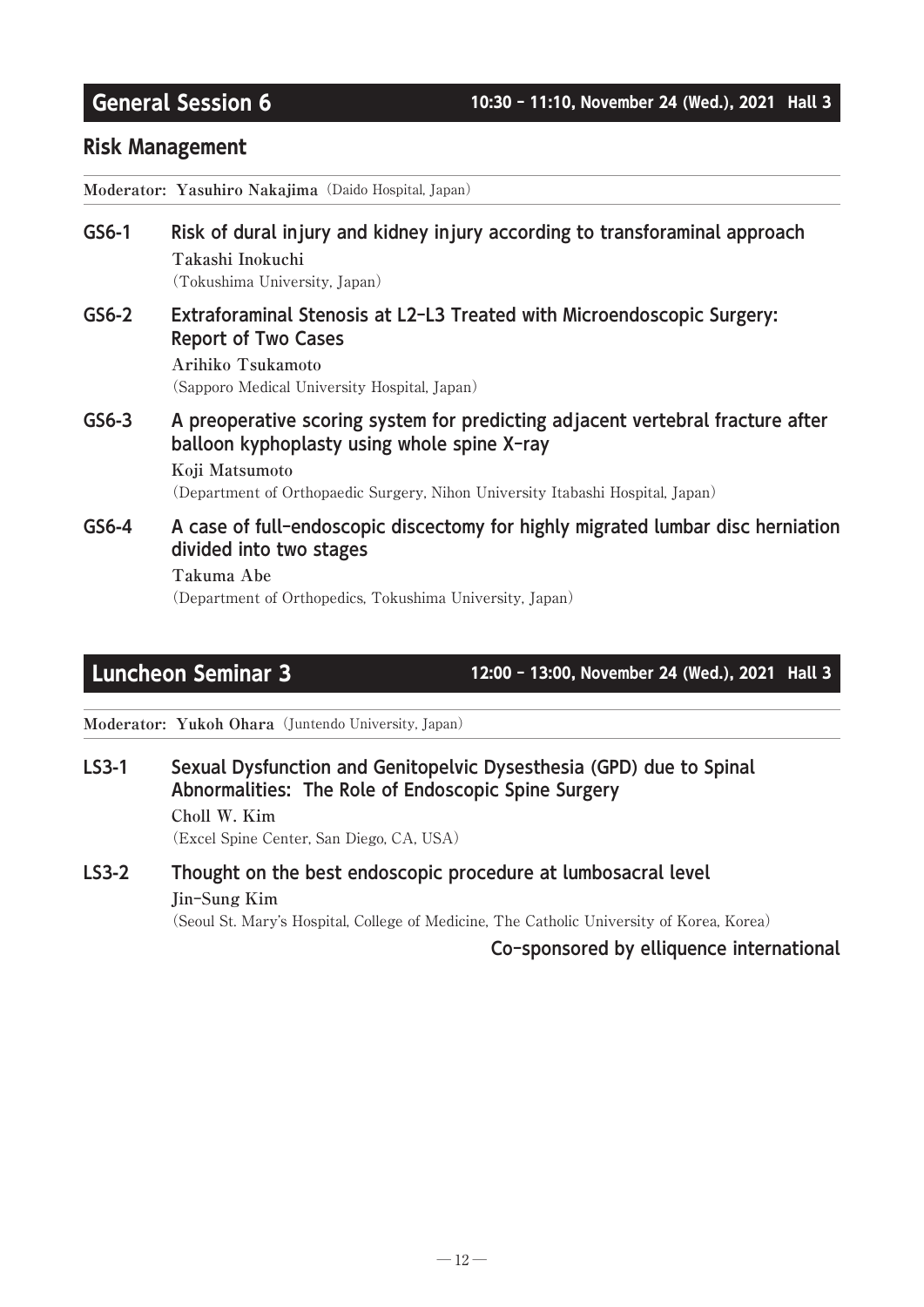# FESS Educational Symposium at WCMISST

|        | Moderators: Kazuyoshi Nakanishi (Nihon University, Japan)<br>Kota Watanabe (Keio University, Japan)                                 |
|--------|-------------------------------------------------------------------------------------------------------------------------------------|
| $S3-1$ | Effectiveness of the new training system of full endoscopic spine surgeries<br>using NIPRO Bone Model                               |
|        | Kosuke Sugiura<br>(Department of Orthopedics Institute of Biomedical Sciences Tokushima University Graduate<br>School, Japan)       |
| $S3-2$ | Educational training using a fellowship program<br>Kiyoshi Yagi<br>(Nagoya City University, Japan)                                  |
| $S3-3$ | <b>Endoscopy Education and training in India</b><br>Pramod Lokhande<br>(Gurukrupa Spine Clinic, India)                              |
| $S3-4$ | Educational System in Taiwan for Minimally Invasive and Endoscopic Spine<br>Jwo-Luen Pao<br>(Far Eastern Memorial Hospital, Taiwan) |
| $S3-5$ | SPINE SURGERY FELLOWSHIP TRAINING IN INDONESIA 1994-2021<br>Luthfi Gatam<br>(Fatmawati General Hospital, Indonesia)                 |

Evening Seminar 4 15:50 - 16:50, November 24 (Wed.), 2021 Hall 3

**Moderator: Takashi Chikawa**(Tokushima Prefecture Naruto Hospital, Japan)

# ES4 Efficacy and impact of minimally invasive spinal treatment (MIST) in an aged society

**Ken Ishii**

(Department of Orthopaedic Surgery, School of Medicine, International University of Health and Welfare (IUHW), Japan)

## Co-sponsored by Asahi Kasei Pharma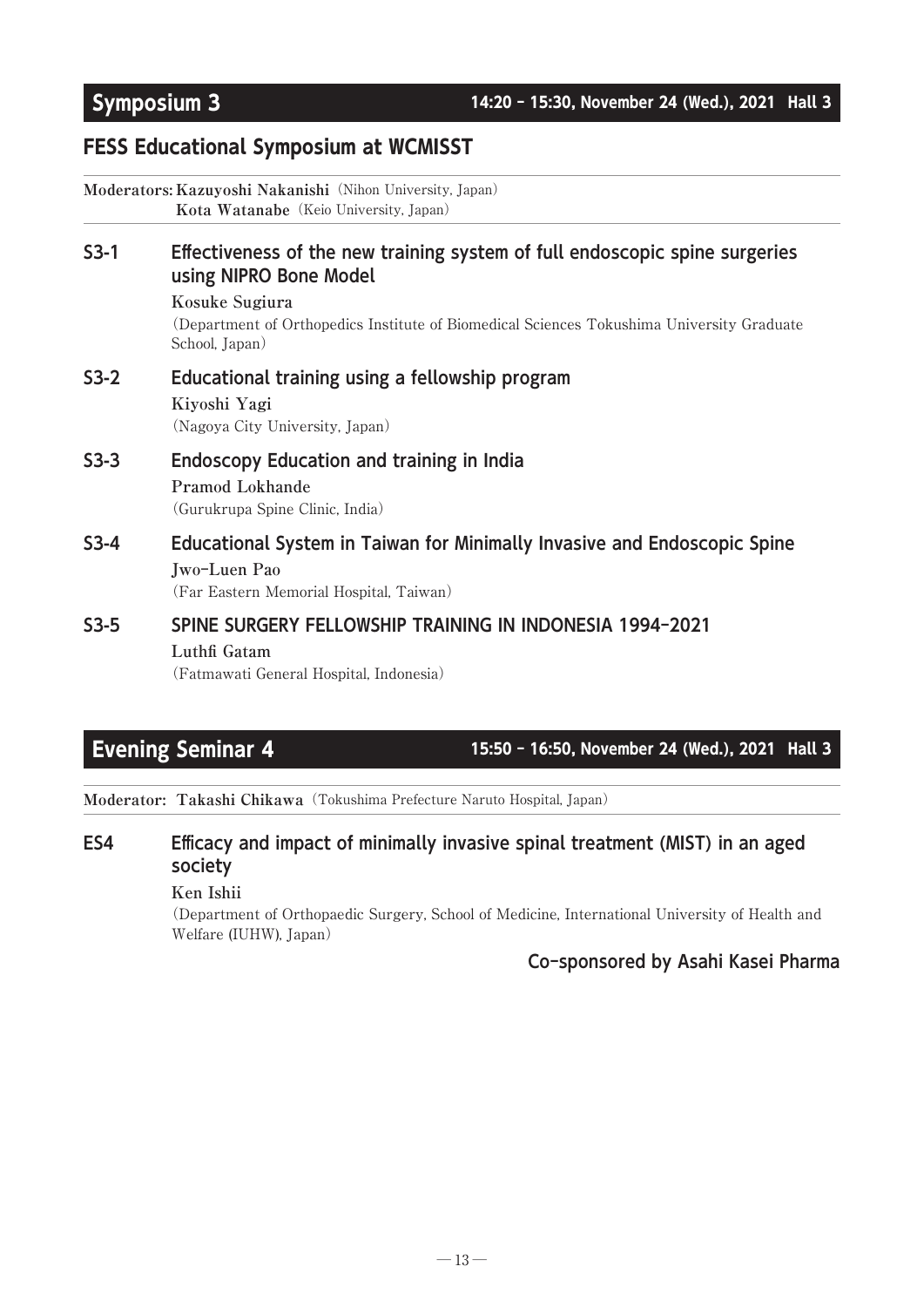**Moderator: Yoshiyasu Arai**(Saiseikai Kawaguchi General Hospital, Japan)

## ES3-1 lateral access surgery A to Z -Tips and clinical results in LIF, lateral access corpectomy and ACR-

### **Masayuki Ishihara**

(Department of Orthopaedic Surgery, Kansai Medical University Hospital, Japan)

# ES3-2 Tips, tricks and traps during minimally invasive spine surgery

### **Koichiro Ono**

(Department of Orthopedics, Nippon Medical School, Japan)

### Co-sponsored by Baxter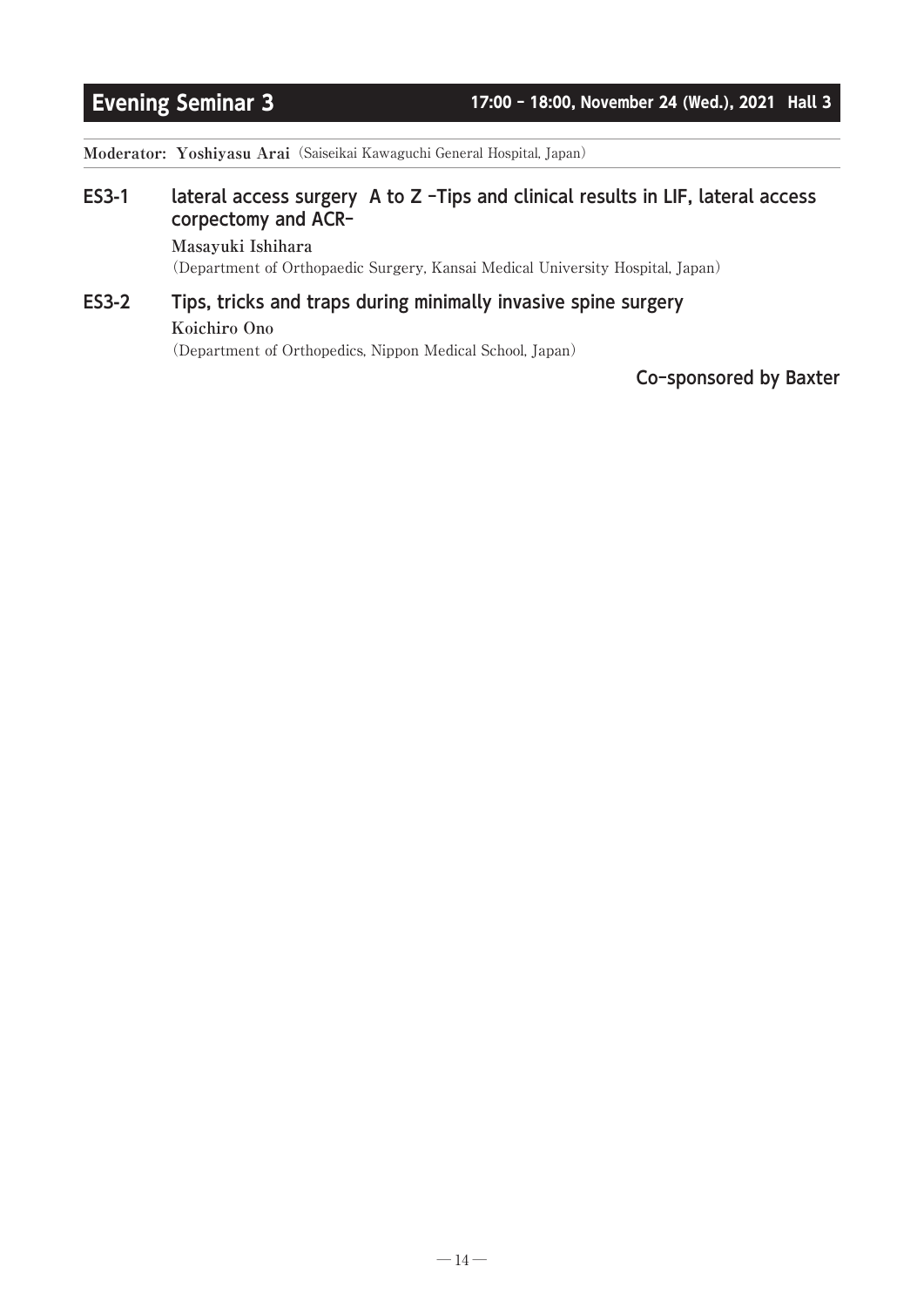Hands-on Seminar 1 10:00 - 11:00, November 24 (Wed.), 2021 Hall 4

MAZOR X

Co-sponsored by Medtronic Japan

Co-sponsored by BRAINLAB & Carl Zeiss Meditec AG

AR NAVIGATION

Hands-on Seminar 2 15:00 - 16:00, November 24 (Wed.), 2021 Hall 4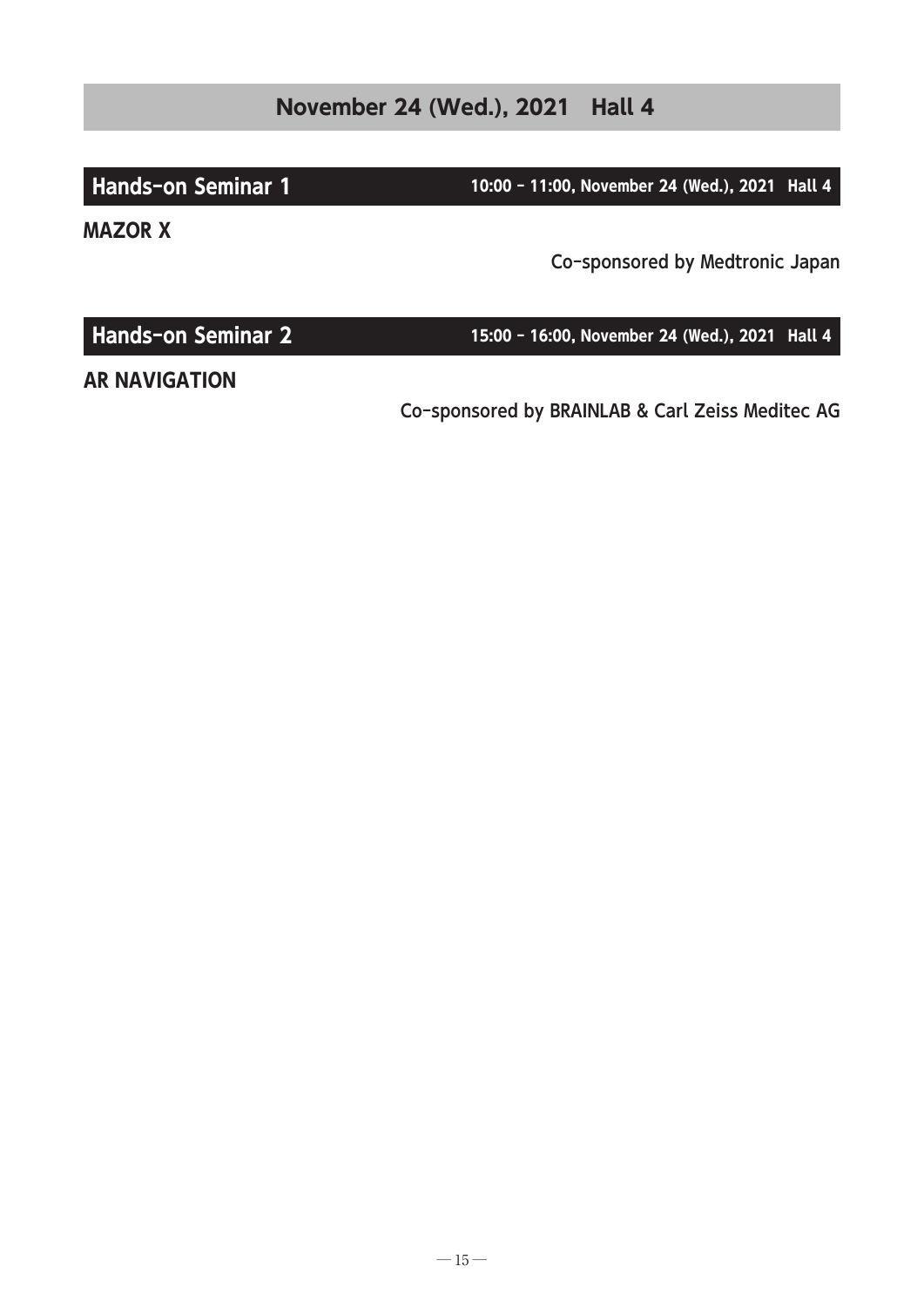# **November 25 (Thu.), 2021 Hall 3**

Sponsored Symposium 1 8:30 - 9:30, November 25 (Thu.), 2021 Hall 3

# Novel Technology Symposium

**Moderator: Fumitake Tezuka** (Tokushima University, Japan)

# SS1-1 Clinical Relevance of preventing implant contamination during spine surgery **Neel Anand**

(Professor of Orthopaedic Surgery, Director of Spine Trauma, Cedar Sinai Medical Center, Los Angeles, CA, USA)

### SS1-2 Role of synthetic biologics in Spine Surgery **Anand Agarwal** (Spine Surgeon, CEO, OsteoNovus Inc., Toledo OH)

SS1-3 3D-exoscopic visualization using ORBEYE in spinal procedures **Kentaro Yamane** (Okayama Medical Center, Japan)

### SS1-4 Three Dimentional Spine Model for FESS **Ryo Okada** (Tokushima Prefectural Miyoshi Hospital, Japan)

Co-sponsored by OsteoNovus & medical.order.japan

# Sponsored Symposium 2 9:40 - 10:40, November 25 (Thu.), 2021 Hall 3

# KJT Korea-Japan-Taiwan Cutting Edge Symposium

**Moderators: Hyeun Sung Kim**(Nanoori Gangnam Hospital, Korea) **Chien-Min Chen**(Changhua Christian Hospital, Taiwan)

## SS2-1 Effect of Dorsal Root Ganglion Retraction in Endoscopic Lumbar Decompressive Surgery for Foraminal Pathology: A Retrospective Cohort Study of Interlaminar Contralateral Endoscopic Lumbar Foraminotomy and Discectomy versus Transforaminal Endoscopic Lumbar

### **Hyeun Sung Kim** (Nanoori Gangnam Hospital, Spine Surgery, Seoul, Korea)

SS2-2 The current indications of single port endoscope. What should we use for? **Yukoh Ohara**

(Department of Neurosurgery Juntendo university, Spine and spinal cord center Juntendo university hospital, Japan)

# SS2-3 Full endoscopic application in spinal tumor **Chien-Min Chen**

(Department of Neurosurgery, Changhua Christian Hospital, Changhua, Taiwan)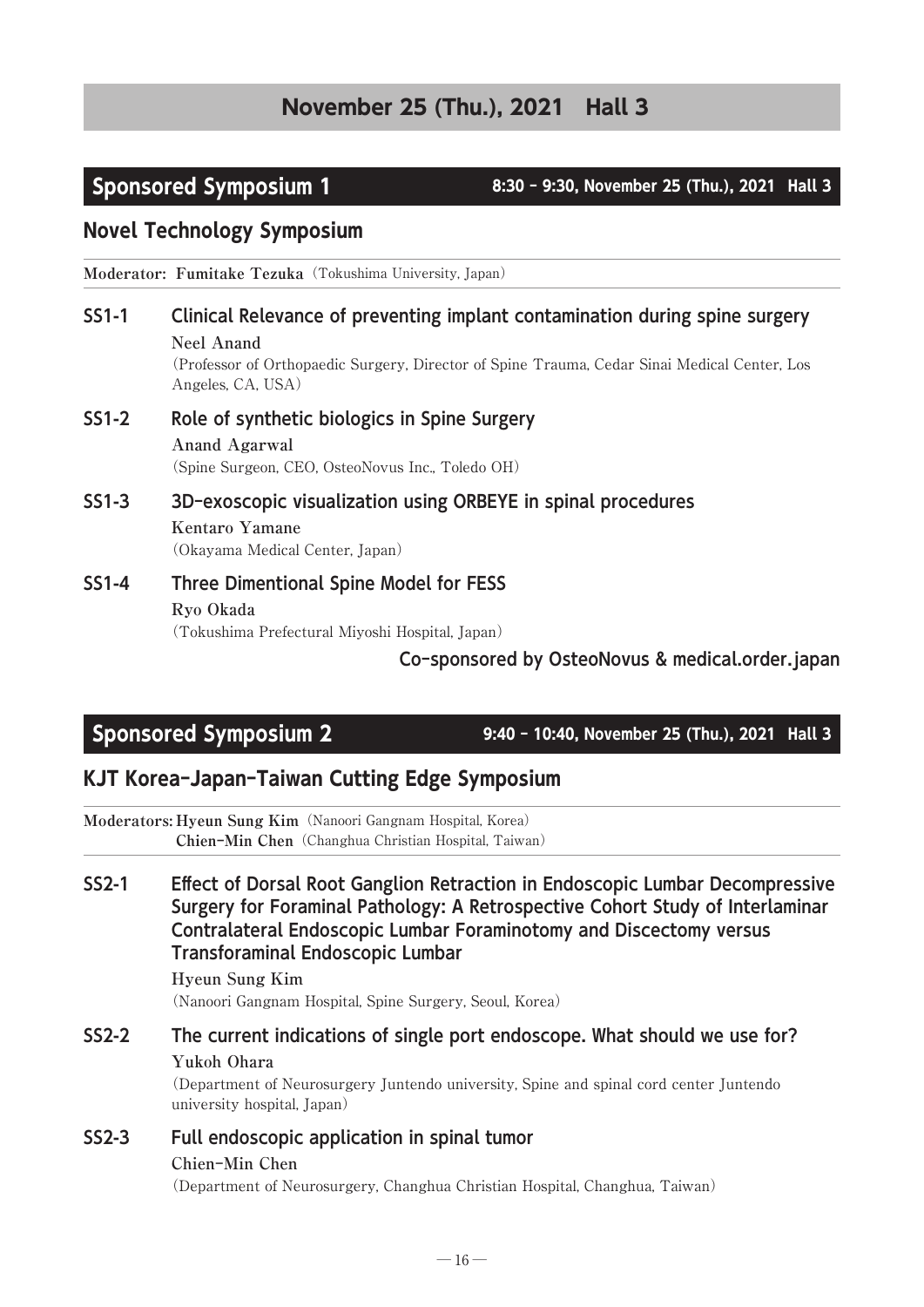SS2-4 Percutaneous Endoscopic Transforaminal Lumbar Interbody Fusion (PETLIF) -A New Modified Technique for Treating Degenerative Lumbar Spondylolisthesis-**Katsuhisa Yamada**

(Department of Orthopaedic Surgery, Hokkaido University Hospital, Japan)

Co-sponsored by NAKANISHI

Luncheon Seminar 4 12:00 - 13:00, November 25 (Thu.), 2021 Hall 3

**Moderator: Kazuo Omori**(Nippon Koukan Hospital, Japan)

LS4-1 Application of joimax® endoscope in spine decompression and fusion **Ralf Wagner**

(LIGAMENTA Spine Center, Rotkreuz-Hospital, Frankfurt, Germany)

# LS4-2 Navigation and Current Spinal Endoscopic Surgeries with the Latest Devices **Christoph P. Hofstetter**

(Depertment of Neurological Sugery, University of Washington, Seattle, WA, USA)

## Co-sponsored by Japan Medicalnext

General Session 7 15:00 - 16:00, November 25 (Thu.), 2021 Hall 3

# FESS Special Technique

**Moderator: Takashi Tomita**(Aomori Prefectural Central Hospital, Japan)

### Keynote Lecture

### Motor control exercise with "Beyond Pilates" after the surgery through my experience

**Junya Takeda** (Clinic for Orthopedics, Sports Medicine & Nutrition, Japan)

GS7-1 Full Endscopic Spinal Surgery in Sub-Saharan Africa: Our Experience **Musa Ibrahim Z**

(Department of Surgery, Murtala Muhammad Specialist Hospital Kano, Nigeria)

# GS7-2 Full-endoscopic Translaminar Approach for Lumbar Disc Herniation Cranially Migrated in the Medial Side of Pedicle

# **Shigeki Urayama**

(Dept. of Orthop. Surg., Mizuno Memorial Hospital, Japan)

## GS7-3 Long term clinical research of 155 cases of Full Endoscopic Single level Lumbar **Discectomy**

### **Yoshihiro Kitahama**

(Spine Center, Suzukake Central Hospital, Japan/Neurosurgery, Hamamatsu University School of Medicine/Medical Technology Innovation Center, Juntendo University/Engineering, Shizuoka University)